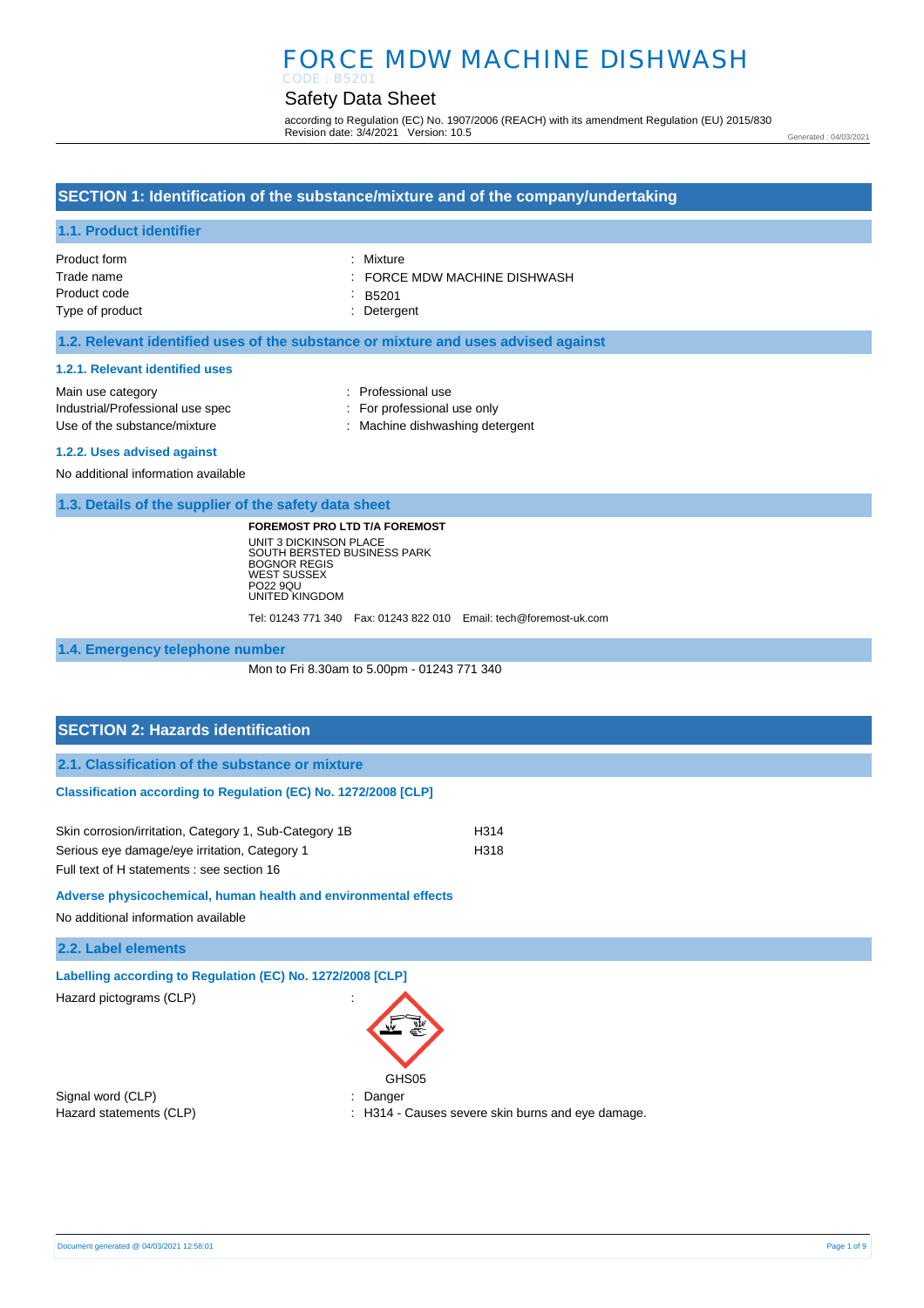according to Regulation (EC) No. 1907/2006 (REACH) with its amendment Regulation (EU) 2015/830

| Precautionary statements (CLP) | : P264 - Wash hands thoroughly after handling.<br>P301+P330+P331 - IF SWALLOWED: Rinse mouth. Do NOT induce vomiting.<br>P303+P361+P353 - IF ON SKIN (or hair): Take off immediately all contaminated clothing.<br>Rinse skin with water or shower.<br>P305+P351+P338 - IF IN EYES: Rinse cautiously with water for several minutes. Remove<br>contact lenses, if present and easy to do. Continue rinsing.<br>P315 - Get immediate medical advice/attention.<br>P405 - Store locked up. |
|--------------------------------|------------------------------------------------------------------------------------------------------------------------------------------------------------------------------------------------------------------------------------------------------------------------------------------------------------------------------------------------------------------------------------------------------------------------------------------------------------------------------------------|
|                                |                                                                                                                                                                                                                                                                                                                                                                                                                                                                                          |

### **2.3. Other hazards**

No additional information available

# **SECTION 3: Composition/information on ingredients**

# **3.1. Substances**

### Not applicable

### **3.2. Mixtures**

| <b>Name</b>                                                                                       | <b>Product identifier</b>                                                                               | $\%$      | <b>Classification according to</b><br><b>Regulation (EC) No.</b><br>1272/2008 [CLP] |
|---------------------------------------------------------------------------------------------------|---------------------------------------------------------------------------------------------------------|-----------|-------------------------------------------------------------------------------------|
| sodium hydroxide; caustic soda<br>substance with national workplace exposure limit(s)<br>(IE, GB) | (CAS-No.) 1310-73-2<br>(EC-No.) 215-185-5<br>(EC Index-No.) 011-002-00-6<br>(REACH-no) 01-2119457892-27 | $1 - 5$   | Skin Corr. 1A, H314                                                                 |
| N,N-dimethyldecylamine N-oxide                                                                    | (CAS-No.) 2605-79-0<br>(EC-No.) 220-020-5<br>(REACH-no) 01-2119959297-22                                | $0.1 - 1$ | Skin Irrit. 2, H315<br>Eye Dam. 1, H318<br>Aquatic Acute 1, H400                    |

| <b>Specific concentration limits:</b> |                                                                                                         |                                                                                                                                                             |
|---------------------------------------|---------------------------------------------------------------------------------------------------------|-------------------------------------------------------------------------------------------------------------------------------------------------------------|
| l Name                                | <b>Product identifier</b>                                                                               | <b>Specific concentration limits</b>                                                                                                                        |
| sodium hydroxide; caustic soda        | (CAS-No.) 1310-73-2<br>(EC-No.) 215-185-5<br>(EC Index-No.) 011-002-00-6<br>(REACH-no) 01-2119457892-27 | $(0.5 \leq C < 2)$ Skin Irrit. 2, H315<br>$(0.5 \leq C < 2)$ Eye Irrit. 2, H319<br>$(2 ≤ C < 5)$ Skin Corr. 1B, H314<br>$(5 ≤ C ≤ 100)$ Skin Corr. 1A, H314 |

#### Full text of H-statements: see section 16

| <b>SECTION 4: First aid measures</b>                             |                                                                                                                                                                   |
|------------------------------------------------------------------|-------------------------------------------------------------------------------------------------------------------------------------------------------------------|
| 4.1. Description of first aid measures                           |                                                                                                                                                                   |
| First-aid measures general                                       | : Get medical advice/attention if you feel unwell.                                                                                                                |
| First-aid measures after inhalation                              | : Remove person to fresh air and keep comfortable for breathing.                                                                                                  |
| First-aid measures after skin contact                            | : Wash skin with plenty of water. Take off immediately all contaminated clothing and wash it<br>before reuse. Get medical advice/attention.                       |
| First-aid measures after eye contact                             | : Rinse cautiously with water for several minutes. Remove contact lenses, if present and easy<br>to do. Continue rinsing. Get immediate medical advice/attention. |
| First-aid measures after ingestion                               | Do NOT induce vomiting. Rinse mouth. Drink plenty of water. Get medical advice/attention.                                                                         |
| 4.2. Most important symptoms and effects, both acute and delayed |                                                                                                                                                                   |
| Symptoms/effects after inhalation                                | : May cause respiratory irritation.                                                                                                                               |
| Symptoms/effects after skin contact                              | : Burns.                                                                                                                                                          |
| Symptoms/effects after eye contact                               | : Causes serious eye damage.                                                                                                                                      |
| Symptoms/effects after ingestion                                 | : Burns.                                                                                                                                                          |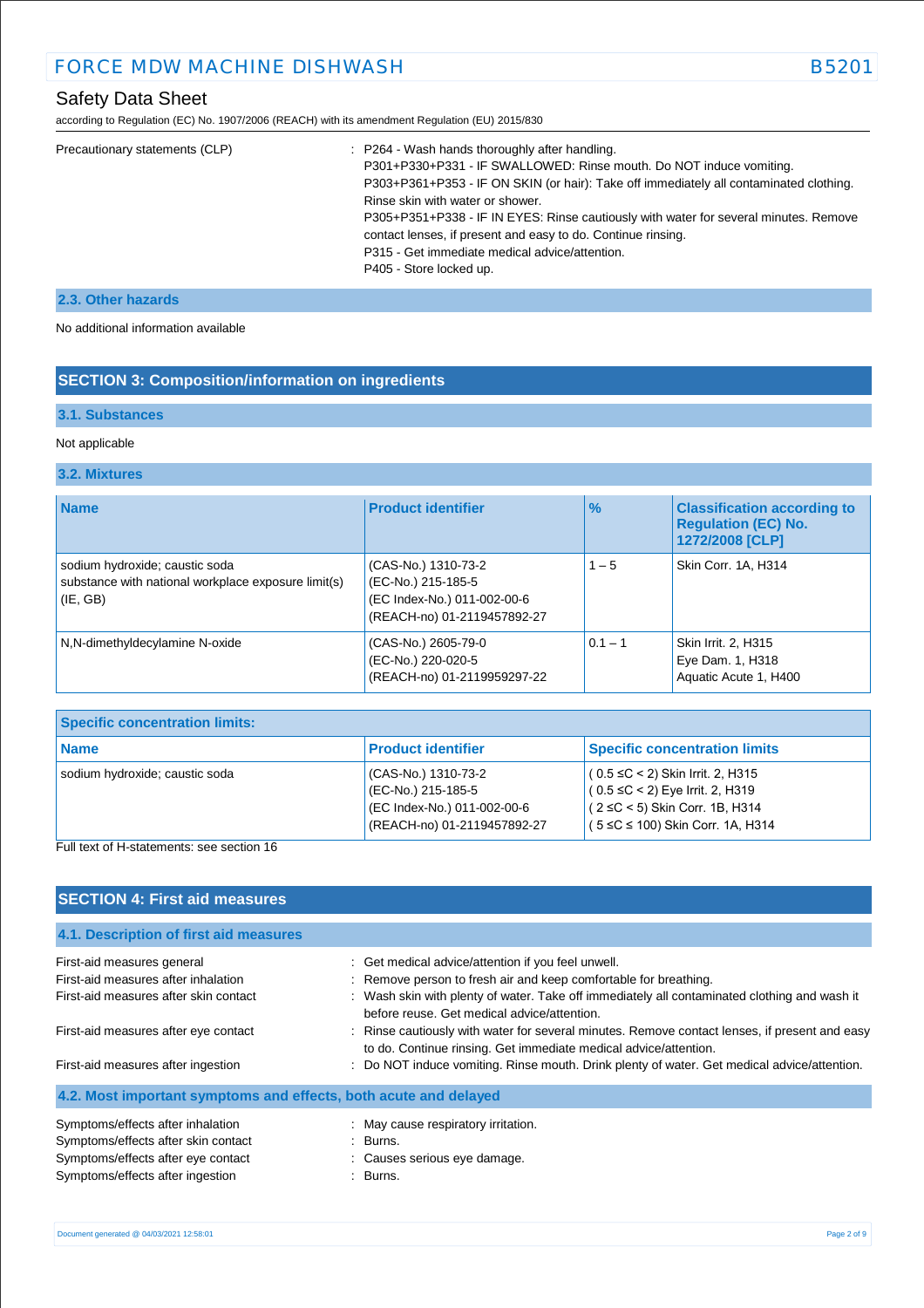# Safety Data Sheet

according to Regulation (EC) No. 1907/2006 (REACH) with its amendment Regulation (EU) 2015/830

**4.3. Indication of any immediate medical attention and special treatment needed**

Treat symptomatically.

| <b>SECTION 5: Firefighting measures</b>                    |                                     |
|------------------------------------------------------------|-------------------------------------|
| 5.1. Extinguishing media                                   |                                     |
| Suitable extinguishing media                               | : Carbon dioxide. Dry powder. Foam. |
| 5.2. Special hazards arising from the substance or mixture |                                     |
| Hazardous decomposition products in case of fire           | : Corrosive vapours.                |
| <b>5.3. Advice for firefighters</b>                        |                                     |

No additional information available

| <b>SECTION 6: Accidental release measures</b>                            |                                                                                                                |  |  |  |
|--------------------------------------------------------------------------|----------------------------------------------------------------------------------------------------------------|--|--|--|
| 6.1. Personal precautions, protective equipment and emergency procedures |                                                                                                                |  |  |  |
| 6.1.1. For non-emergency personnel                                       |                                                                                                                |  |  |  |
| Emergency procedures                                                     | : Evacuate unnecessary personnel.                                                                              |  |  |  |
| 6.1.2. For emergency responders                                          |                                                                                                                |  |  |  |
| Protective equipment                                                     | Use personal protective equipment as required.                                                                 |  |  |  |
| <b>6.2. Environmental precautions</b>                                    |                                                                                                                |  |  |  |
| Avoid release to the environment.                                        |                                                                                                                |  |  |  |
| 6.3. Methods and material for containment and cleaning up                |                                                                                                                |  |  |  |
| For containment<br>Methods for cleaning up                               | Collect spillage.<br>Soak up spills with inert solids, such as clay or diatomaceous earth as soon as possible. |  |  |  |
|                                                                          |                                                                                                                |  |  |  |
| 6.4. Reference to other sections                                         |                                                                                                                |  |  |  |

For further information refer to section 8: "Exposure controls/personal protection". For further information refer to section 13.

| <b>SECTION 7: Handling and storage</b>                                                                                           |                                                                                                                                                                                                        |  |  |  |
|----------------------------------------------------------------------------------------------------------------------------------|--------------------------------------------------------------------------------------------------------------------------------------------------------------------------------------------------------|--|--|--|
| 7.1. Precautions for safe handling                                                                                               |                                                                                                                                                                                                        |  |  |  |
| Precautions for safe handling<br>Hygiene measures                                                                                | : Avoid contact with skin and eyes.<br>: Do not eat, drink or smoke when using this product.                                                                                                           |  |  |  |
| 7.2. Conditions for safe storage, including any incompatibilities                                                                |                                                                                                                                                                                                        |  |  |  |
| <b>Technical measures</b><br>Storage conditions<br>Incompatible products<br>Incompatible materials<br>Special rules on packaging | : Does not require any specific or particular technical measures.<br>: Keep container closed when not in use.<br>Oxidizing agent. Strong acids.<br>Metals.<br>۰.<br>: Keep only in original container. |  |  |  |
| 7.3. Specific end use(s)                                                                                                         |                                                                                                                                                                                                        |  |  |  |

No additional information available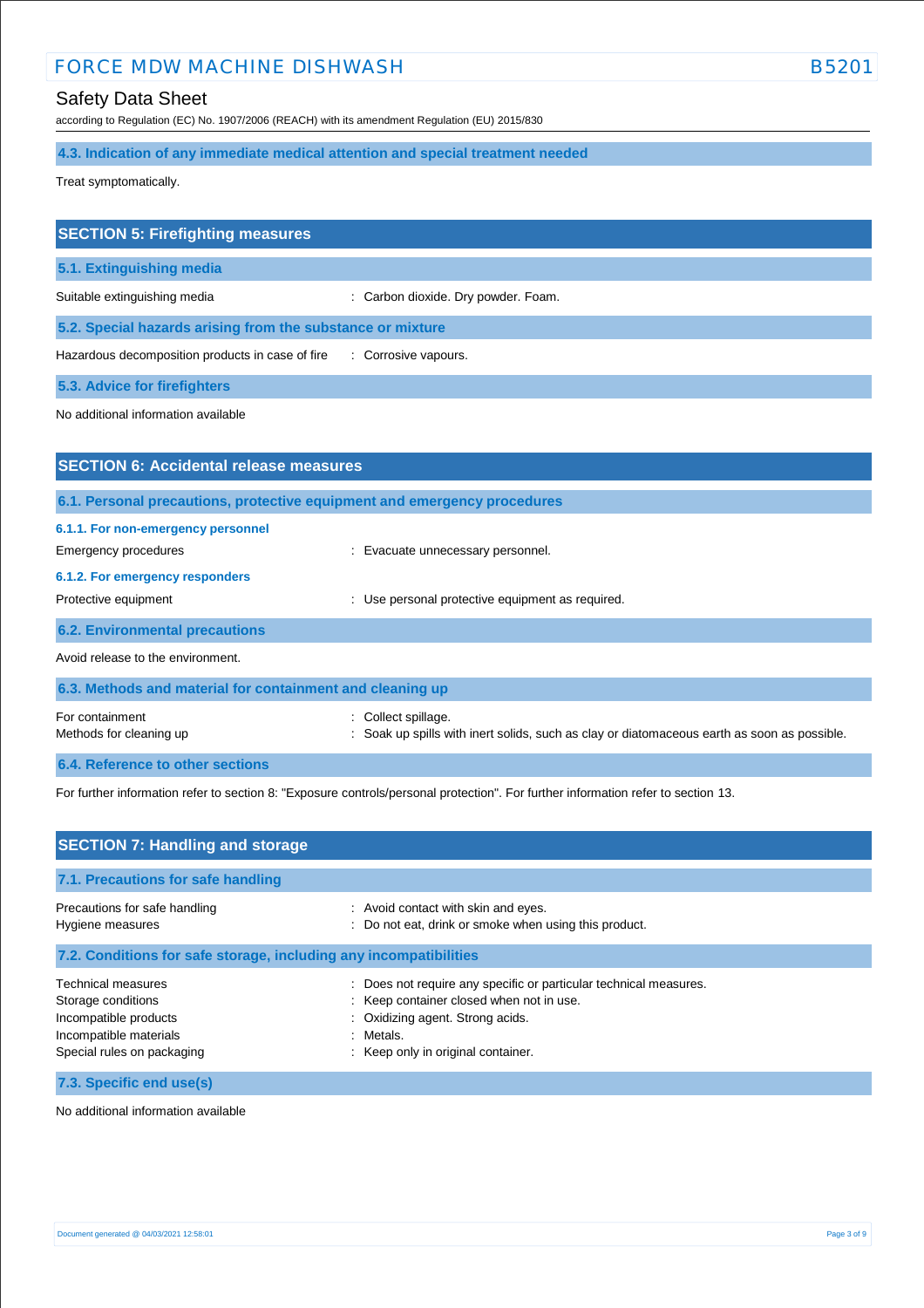# Safety Data Sheet

according to Regulation (EC) No. 1907/2006 (REACH) with its amendment Regulation (EU) 2015/830

### **SECTION 8: Exposure controls/personal protection**

#### **8.1. Control parameters**

#### **8.1.1 National occupational exposure and biological limit values**

| sodium hydroxide; caustic soda (1310-73-2)           |                    |  |  |
|------------------------------------------------------|--------------------|--|--|
| <b>Ireland - Occupational Exposure Limits</b>        |                    |  |  |
| Local name                                           | Sodium hydroxide   |  |  |
| <b>OEL STEL</b>                                      | $2 \text{ mg/m}^3$ |  |  |
| <b>United Kingdom - Occupational Exposure Limits</b> |                    |  |  |
| Local name                                           | Sodium hydroxide   |  |  |
| WEL STEL (OEL STEL)                                  | $2 \text{ mg/m}^3$ |  |  |

### **8.1.2. Recommended monitoring procedures**

No additional information available

#### **8.1.3. Air contaminants formed**

No additional information available

#### **8.1.4. DNEL and PNEC**

No additional information available

#### **8.1.5. Control banding**

No additional information available

**8.2. Exposure controls**

#### **8.2.1. Appropriate engineering controls**

No additional information available

#### **8.2.2. Personal protection equipment**

**Personal protective equipment symbol(s):**



#### **8.2.2.1. Eye and face protection**

| Eye protection:        |  |
|------------------------|--|
| Safety glasses. EN 166 |  |
|                        |  |

#### **8.2.2.2. Skin protection**

#### **Skin and body protection:**

Not required for normal conditions of use

#### **Hand protection:**

Chemical resistant gloves (according to European standard EN 374 or equivalent). Nitrile rubber gloves

#### **Other skin protection**

#### **Materials for protective clothing:**

Not required for normal conditions of use

#### **8.2.2.3. Respiratory protection**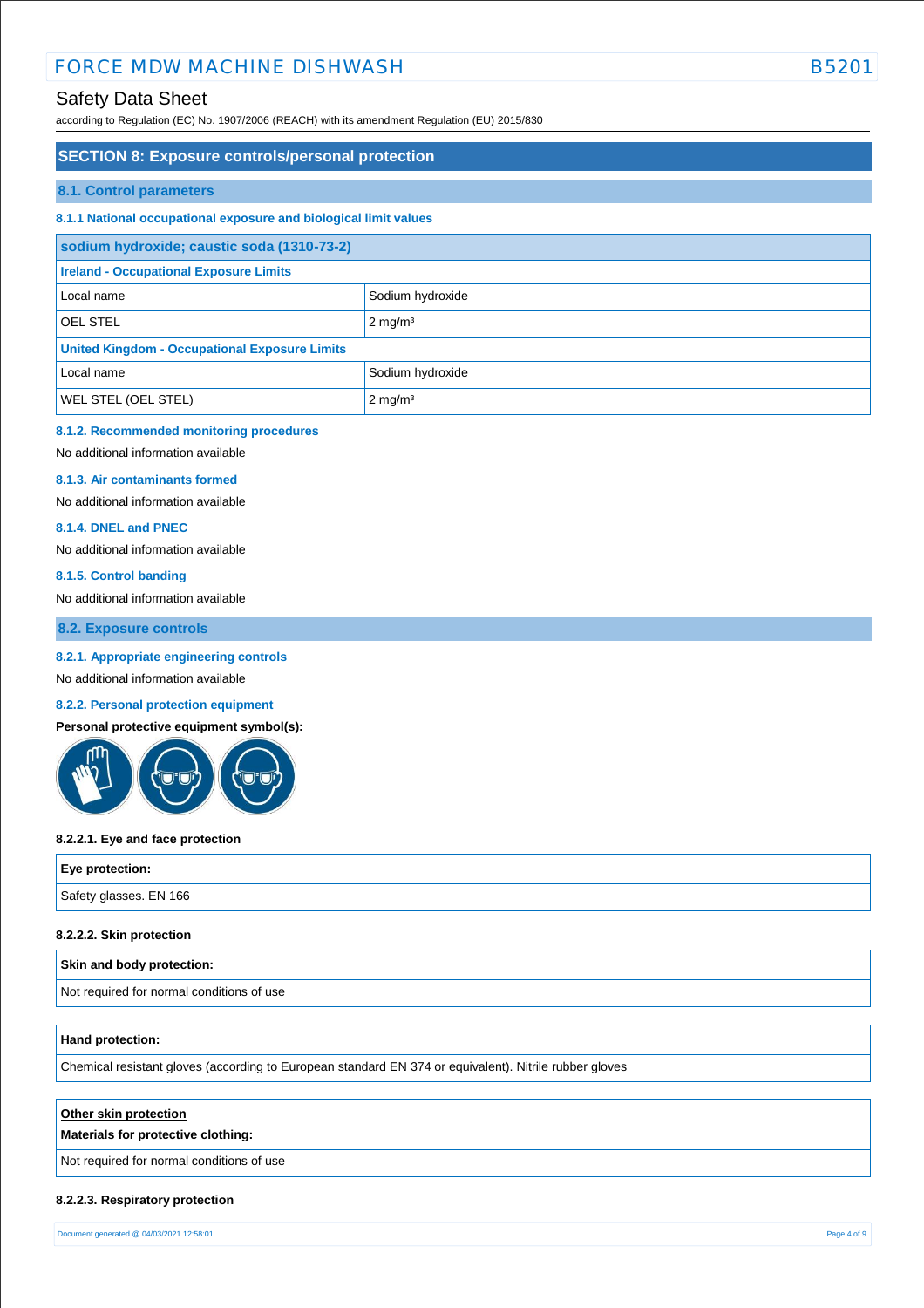## Safety Data Sheet

according to Regulation (EC) No. 1907/2006 (REACH) with its amendment Regulation (EU) 2015/830

#### **Respiratory protection:**

Not required for normal conditions of use

#### **8.2.2.4. Thermal hazards**

No additional information available

**8.2.3. Environmental exposure controls** 

No additional information available

# **SECTION 9: Physical and chemical properties**

### **9.1. Information on basic physical and chemical properties**

| Physical state                                  | Liquid            |
|-------------------------------------------------|-------------------|
| Appearance                                      | Liquid.           |
| Colour                                          | Colourless.       |
| Odour                                           | odourless.        |
| Odour threshold                                 | No data available |
| рH                                              | 13                |
| Relative evaporation rate (butylacetate=1)      | No data available |
| Melting point                                   | No data available |
| Freezing point                                  | No data available |
| Boiling point                                   | $\geq$ 100 °C     |
| Flash point                                     | No data available |
| Auto-ignition temperature                       | No data available |
| Decomposition temperature                       | No data available |
| Flammability (solid, gas)                       | No data available |
| Vapour pressure                                 | No data available |
| Relative vapour density at 20 °C                | No data available |
| Relative density                                | 1.08              |
| Solubility                                      | Soluble in water. |
| Partition coefficient n-octanol/water (Log Pow) | No data available |
| Viscosity, kinematic                            | No data available |
| Viscosity, dynamic                              | No data available |
| Explosive properties                            | No data available |
| Oxidising properties                            | No data available |
| <b>Explosive limits</b>                         | No data available |
|                                                 |                   |

#### **9.2. Other information**

No additional information available

### **SECTION 10: Stability and reactivity**

#### **10.1. Reactivity**

The product is non-reactive under normal conditions of use, storage and transport.

### **10.2. Chemical stability**

Stable under normal conditions of use.

**10.3. Possibility of hazardous reactions**

No dangerous reactions known under normal conditions of use.

#### **10.4. Conditions to avoid**

None under recommended storage and handling conditions (see section 7).

### **10.5. Incompatible materials**

#### Metals. Acids.

Document generated @ 04/03/2021 12:58:01 Page 5 of 9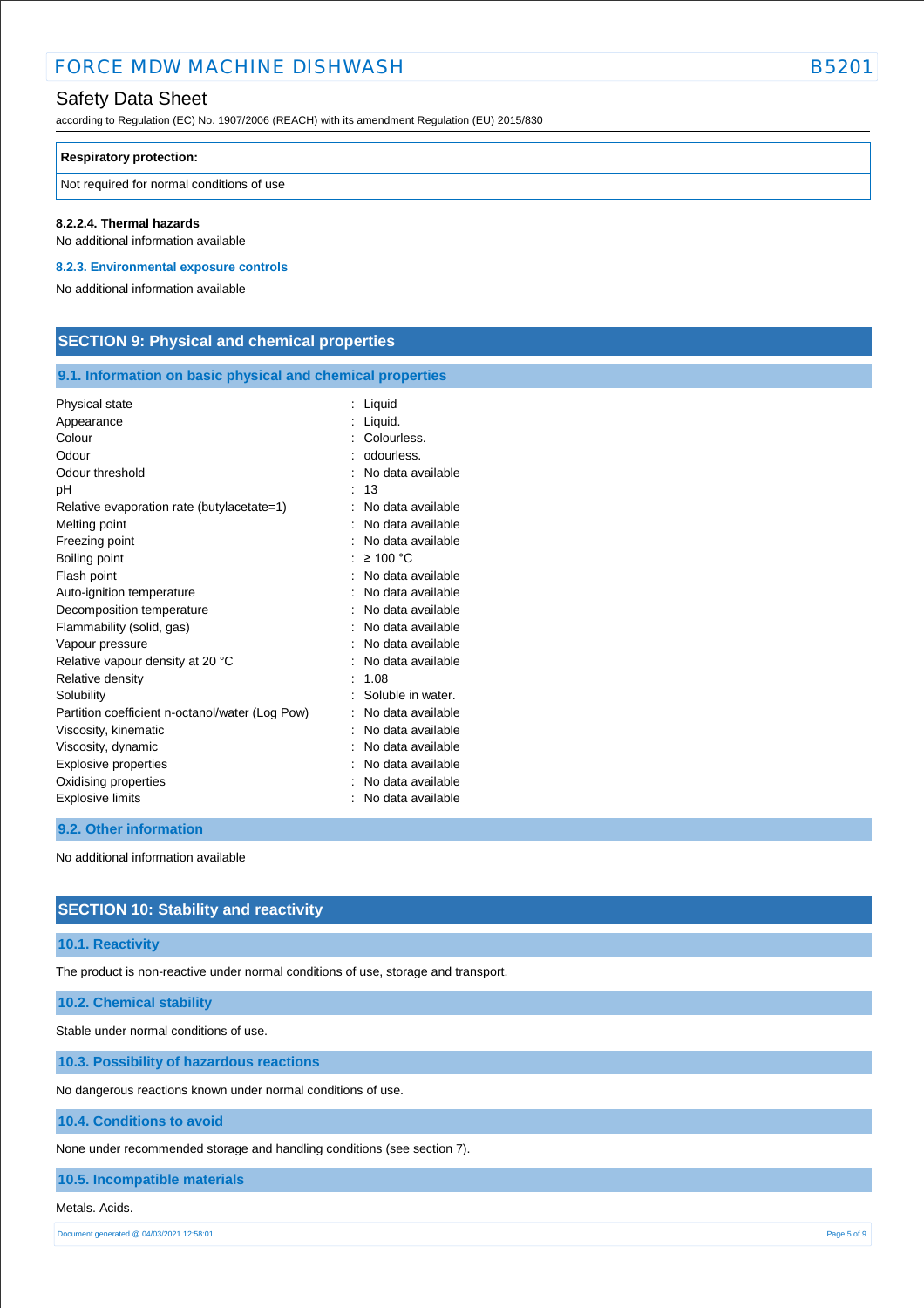# Safety Data Sheet

according to Regulation (EC) No. 1907/2006 (REACH) with its amendment Regulation (EU) 2015/830

# **10.6. Hazardous decomposition products**

Under normal conditions of storage and use, hazardous decomposition products should not be produced.

| <b>SECTION 11: Toxicological information</b><br>11.1 Information on toxicological effects |                                                              |  |  |  |
|-------------------------------------------------------------------------------------------|--------------------------------------------------------------|--|--|--|
|                                                                                           |                                                              |  |  |  |
| Acute toxicity (dermal)                                                                   | Not classified                                               |  |  |  |
| Acute toxicity (inhalation)                                                               | : Not classified                                             |  |  |  |
| Skin corrosion/irritation                                                                 | Causes severe skin burns.<br>÷<br>pH: 13                     |  |  |  |
| Serious eye damage/irritation                                                             | Causes serious eye damage.<br>$\ddot{\phantom{a}}$<br>pH: 13 |  |  |  |
| Respiratory or skin sensitisation                                                         | : Not classified                                             |  |  |  |
| Germ cell mutagenicity                                                                    | : Not classified                                             |  |  |  |
| Carcinogenicity                                                                           | : Not classified                                             |  |  |  |
| Reproductive toxicity                                                                     | Not classified<br>÷                                          |  |  |  |
| STOT-single exposure                                                                      | : Not classified                                             |  |  |  |
| STOT-repeated exposure                                                                    | Not classified<br>÷                                          |  |  |  |
| Aspiration hazard                                                                         | : Not classified                                             |  |  |  |

| <b>SECTION 12: Ecological information</b>                                                                                                                           |                     |  |  |
|---------------------------------------------------------------------------------------------------------------------------------------------------------------------|---------------------|--|--|
| 12.1. Toxicity                                                                                                                                                      |                     |  |  |
| Hazardous to the aquatic environment, short-term<br>: Not classified<br>(acute)<br>Hazardous to the aquatic environment, long-term<br>: Not classified<br>(chronic) |                     |  |  |
| sodium hydroxide; caustic soda (1310-73-2)                                                                                                                          |                     |  |  |
| LC50 - Fish [1]                                                                                                                                                     | $> 35$ mg/l         |  |  |
| EC50 - Other aquatic organisms [1]                                                                                                                                  | > 33 mg/l waterflea |  |  |
| 12.2. Persistence and degradability                                                                                                                                 |                     |  |  |
| No additional information available                                                                                                                                 |                     |  |  |
| 12.3. Bioaccumulative potential                                                                                                                                     |                     |  |  |
| sodium hydroxide; caustic soda (1310-73-2)                                                                                                                          |                     |  |  |
| Partition coefficient n-octanol/water (Log Pow)                                                                                                                     | $-3.88$             |  |  |
| N,N-dimethyldecylamine N-oxide (2605-79-0)                                                                                                                          |                     |  |  |
| Partition coefficient n-octanol/water (Log Pow)                                                                                                                     | 3.69                |  |  |
| 12.4. Mobility in soil                                                                                                                                              |                     |  |  |
| No additional information available                                                                                                                                 |                     |  |  |
| 12.5. Results of PBT and vPvB assessment                                                                                                                            |                     |  |  |
| No additional information available                                                                                                                                 |                     |  |  |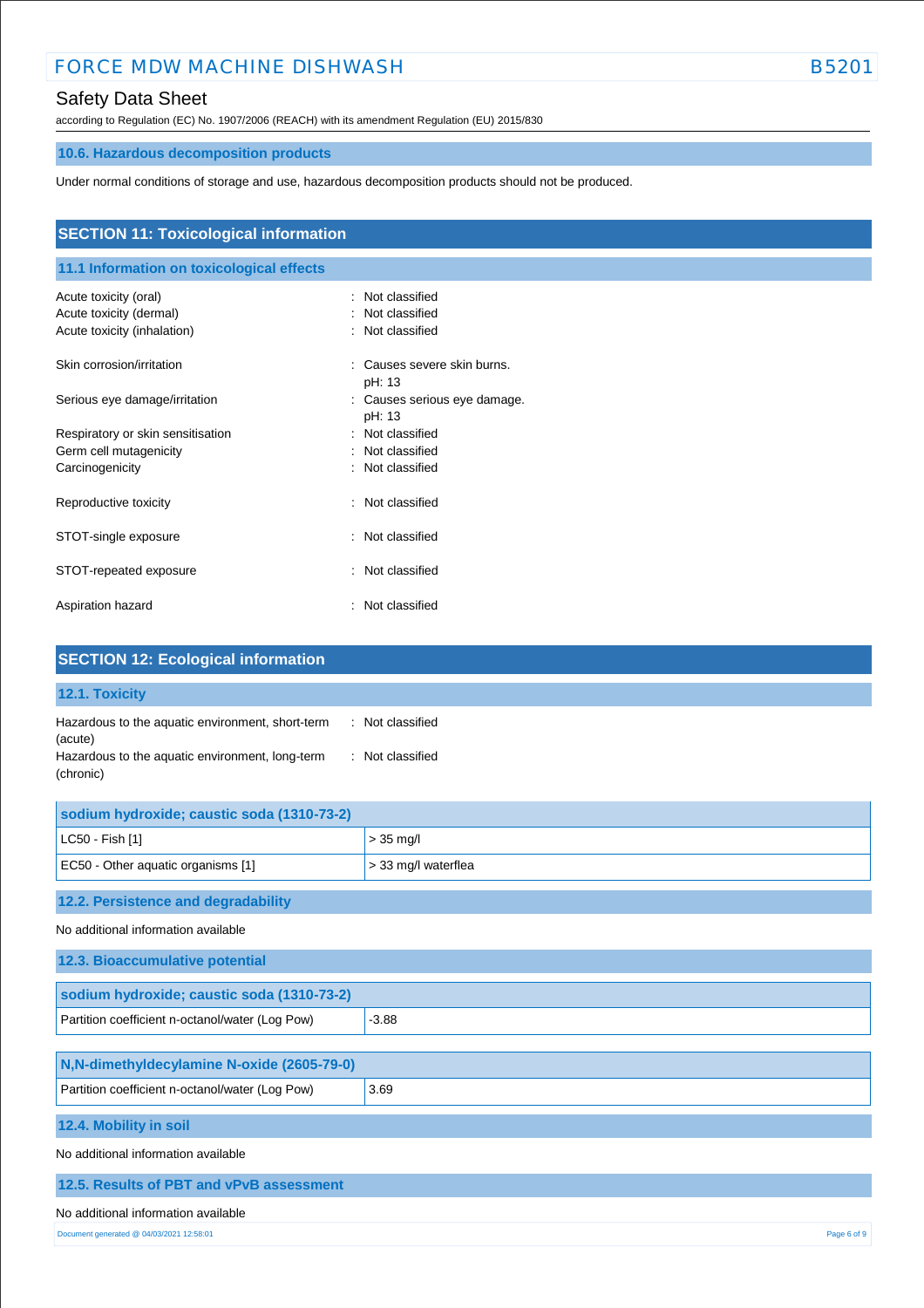# Safety Data Sheet

according to Regulation (EC) No. 1907/2006 (REACH) with its amendment Regulation (EU) 2015/830

### **12.6. Other adverse effects**

No additional information available

# **SECTION 13: Disposal considerations**

**13.1. Waste treatment methods**

No additional information available

# **SECTION 14: Transport information**

In accordance with ADR / IMDG / IATA

| 14.1 UN number                                                                                                                                                                                                     |                                                                                                                                                                                                                                         |             |
|--------------------------------------------------------------------------------------------------------------------------------------------------------------------------------------------------------------------|-----------------------------------------------------------------------------------------------------------------------------------------------------------------------------------------------------------------------------------------|-------------|
| UN-No. (ADR)<br>UN-No. (IMDG)<br>UN-No. (IATA)                                                                                                                                                                     | : UN 1824<br><b>UN 1824</b><br>: UN 1824                                                                                                                                                                                                |             |
| 14.2. UN proper shipping name                                                                                                                                                                                      |                                                                                                                                                                                                                                         |             |
| Proper Shipping Name (ADR)<br>Proper Shipping Name (IMDG)<br>Proper Shipping Name (IATA)<br>Transport document description (ADR)<br>Transport document description (IMDG)<br>Transport document description (IATA) | SODIUM HYDROXIDE SOLUTION<br>SODIUM HYDROXIDE SOLUTION<br>: Sodium hydroxide solution<br>: UN 1824 SODIUM HYDROXIDE SOLUTION, 8, III, (E)<br>: UN 1824 SODIUM HYDROXIDE SOLUTION, 8, III<br>: UN 1824 Sodium hydroxide solution, 8, III |             |
| 14.3. Transport hazard class(es)                                                                                                                                                                                   |                                                                                                                                                                                                                                         |             |
| <b>ADR</b><br>Transport hazard class(es) (ADR)<br>Danger labels (ADR)                                                                                                                                              | $\therefore$ 8<br>$\therefore$ 8                                                                                                                                                                                                        |             |
| <b>IMDG</b><br>Transport hazard class(es) (IMDG)<br>Danger labels (IMDG)                                                                                                                                           | : 8<br>$\therefore$ 8                                                                                                                                                                                                                   |             |
| <b>IATA</b><br>Transport hazard class(es) (IATA)<br>Danger labels (IATA)                                                                                                                                           | $\therefore$ 8<br>: 8                                                                                                                                                                                                                   |             |
| 14.4. Packing group<br>Packing group (ADR)<br>Document generated @ 04/03/2021 12:58:01                                                                                                                             | $\lesssim 10$                                                                                                                                                                                                                           | Page 7 of 9 |
|                                                                                                                                                                                                                    |                                                                                                                                                                                                                                         |             |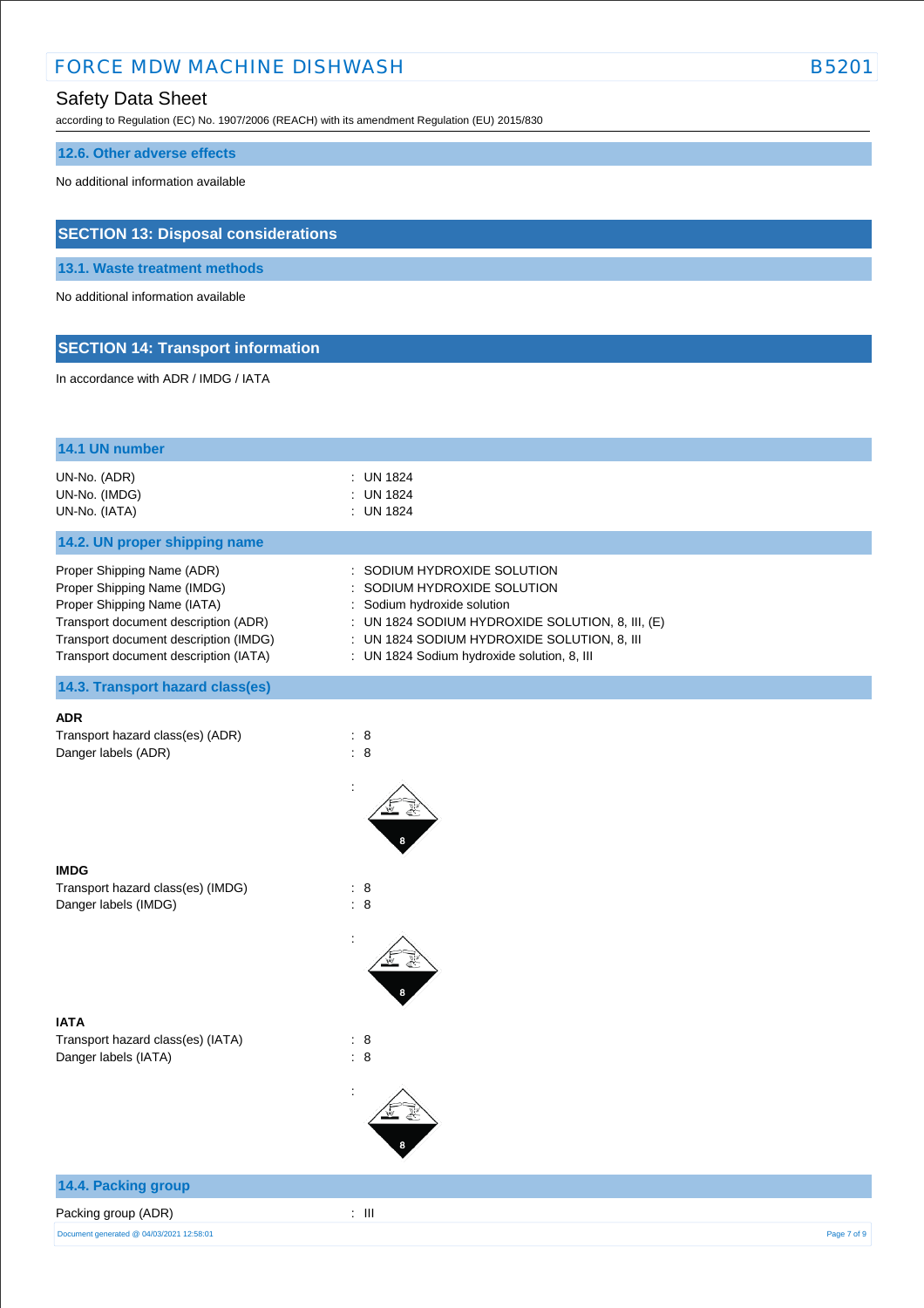| <b>FORCE MDW MACHINE DISHWASH</b>                                                                                                                                                                                                                                                                                                                                                                                                                                                                    |                                                                                                                                                            | <b>B5201</b> |
|------------------------------------------------------------------------------------------------------------------------------------------------------------------------------------------------------------------------------------------------------------------------------------------------------------------------------------------------------------------------------------------------------------------------------------------------------------------------------------------------------|------------------------------------------------------------------------------------------------------------------------------------------------------------|--------------|
| <b>Safety Data Sheet</b><br>according to Regulation (EC) No. 1907/2006 (REACH) with its amendment Regulation (EU) 2015/830                                                                                                                                                                                                                                                                                                                                                                           |                                                                                                                                                            |              |
| Packing group (IMDG)<br>Packing group (IATA)                                                                                                                                                                                                                                                                                                                                                                                                                                                         | $\therefore$ $\blacksquare$<br>$\therefore$ III                                                                                                            |              |
| <b>14.5. Environmental hazards</b>                                                                                                                                                                                                                                                                                                                                                                                                                                                                   |                                                                                                                                                            |              |
| Dangerous for the environment<br>Marine pollutant<br>Other information                                                                                                                                                                                                                                                                                                                                                                                                                               | : No<br>: No<br>: No supplementary information available                                                                                                   |              |
| 14.6. Special precautions for user                                                                                                                                                                                                                                                                                                                                                                                                                                                                   |                                                                                                                                                            |              |
| <b>Overland transport</b><br>Classification code (ADR)<br>Limited quantities (ADR)<br>Excepted quantities (ADR)<br>Packing instructions (ADR)<br>Mixed packing provisions (ADR)<br>Portable tank and bulk container instructions (ADR)<br>Portable tank and bulk container special provisions<br>(ADR)<br>Tank code (ADR)<br>Vehicle for tank carriage<br>Transport category (ADR)<br>Special provisions for carriage - Packages (ADR)<br>Hazard identification number (Kemler No.)<br>Orange plates | : C5<br>: 51<br>$\therefore$ E1<br>P001, IBC03, LP01, R001<br>: MP19<br>: T4<br>$:$ TP1<br>: L4BN<br>: AT<br>: 3<br>: V12<br>$\therefore 80$<br>80<br>1824 |              |
| Tunnel restriction code (ADR)                                                                                                                                                                                                                                                                                                                                                                                                                                                                        | $E =$                                                                                                                                                      |              |
| EAC code<br><b>Transport by sea</b>                                                                                                                                                                                                                                                                                                                                                                                                                                                                  | : 2R                                                                                                                                                       |              |
| Special provisions (IMDG)<br>Limited quantities (IMDG)<br>Excepted quantities (IMDG)<br>Packing instructions (IMDG)<br>IBC packing instructions (IMDG)<br>Tank instructions (IMDG)<br>Tank special provisions (IMDG)                                                                                                                                                                                                                                                                                 | 223<br>: 5L<br>E <sub>1</sub><br>P001, LP01<br>: IBC03<br>: T4<br>$:$ TP1<br>$: F-A$                                                                       |              |
| EmS-No. (Fire)<br>EmS-No. (Spillage)<br>Stowage category (IMDG)                                                                                                                                                                                                                                                                                                                                                                                                                                      | $: S-B$<br>$\therefore$ A                                                                                                                                  |              |
| Air transport                                                                                                                                                                                                                                                                                                                                                                                                                                                                                        |                                                                                                                                                            |              |
| PCA Excepted quantities (IATA)<br>PCA Limited quantities (IATA)<br>PCA limited quantity max net quantity (IATA)<br>PCA packing instructions (IATA)<br>PCA max net quantity (IATA)<br>CAO packing instructions (IATA)<br>CAO max net quantity (IATA)                                                                                                                                                                                                                                                  | $\therefore$ E1<br>: Y841<br>: 1L<br>: 852<br>: 5L<br>: 856<br>: 60L                                                                                       |              |
| Special provisions (IATA)<br>ERG code (IATA)                                                                                                                                                                                                                                                                                                                                                                                                                                                         | : A3<br>: 8L                                                                                                                                               |              |

# **14.7. Transport in bulk according to Annex II of Marpol and the IBC Code**

IBC code : Not applicable.

# **SECTION 15: Regulatory information**

# **15.1. Safety, health and environmental regulations/legislation specific for the substance or mixture**

### **15.1.1. EU-Regulations**

Contains no REACH substances with Annex XVII restrictions

Document generated @ 04/03/2021 12:58:01 Page 8 of 9